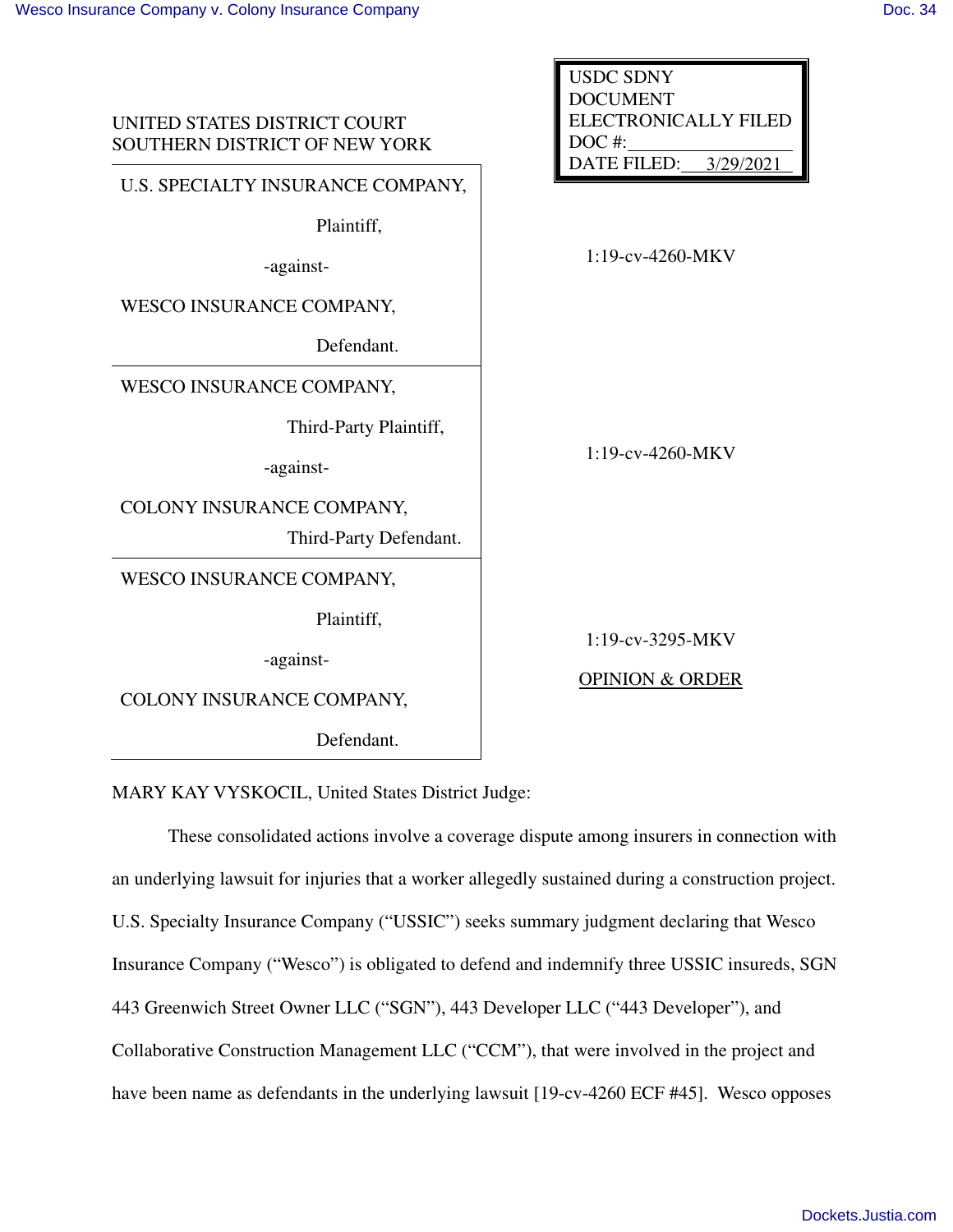USSIC's motion only in part, only on the ground that Colony Insurance Company ("Colony") has a duty to defend 443 Developer on a primary basis. Wesco seeks summary judgment declaring that 443 Developer and Rockaway Contracting Corp. ("Rockaway"), another company involved in the project and named in the underlying lawsuit, are additional insureds under the relevant Colony policy and that Colony has a duty to defend them [19-cv-4260 ECF #44]. Colony opposes Wesco's motion. For the reasons set forth below, the motions of both USSIC and Wesco are GRANTED.

# **I. BACKGROUND<sup>1</sup>**

# A. Facts, Contracts, and Policies

SGN 443 Greenwich Street Owner LLC ("SGN") owned a warehouse at 443 Greenwich Street in New York City. *See* USSIC 56.1 ¶ 2; Wesco Counter to USSIC 56.1 ¶ 2; Colony 56.1 ¶¶ 3, 5. SGN hired 443 Developer LLC ("443 Developer") as the general contractor for a construction project to convert the warehouse into an apartment building. *See* USSIC 56.1 ¶ 2; Wesco Counter to USSIC 56.1 | 2; Colony 56.1 | 3. Collaborative Construction Management LLC ("CCM") was the construction manager for the project. *See* USSIC 56.1 ¶ 3; Wesco Counter to USSIC 56.1 ¶ 3. As discussed below, U.S. Specialty Insurance Company ("USSIC") issued a policy that provides insurance coverage to SNG, 443 Developer, and CCM for the construction project [ECF #46-3 ("USSIC Policy")]. *See* USSIC 56.1 ¶¶ 13–15; Wesco Counter to USSIC 56.1 ¶¶ 13–15.

<sup>&</sup>lt;sup>1</sup> The actions numbered 19-cv-3295 and 19-cv-4260 were consolidated for pre-trial purposes [19-cv-4260 ECF #24], and all of the briefing on the parties' motions for summary judgment was filed in 19-cv-4260. Hereinafter, unless otherwise noted, the Court's citations to ECF docket entries refer to the docket in 19-cv-4260. The facts are taken from the parties' Local Civil Rule 56.1 statements [ECF #47 ("USSIC 56.1"), 53 ("Wesco Counter to USSIC 56.1"), 57 ("Colony 56.1"), 60 ("Wesco 56.1"), 66 ("Colony Counter to Wesco 56.1")], the affidavits and declarations submitted in connection with this motion, and the exhibits attached thereto.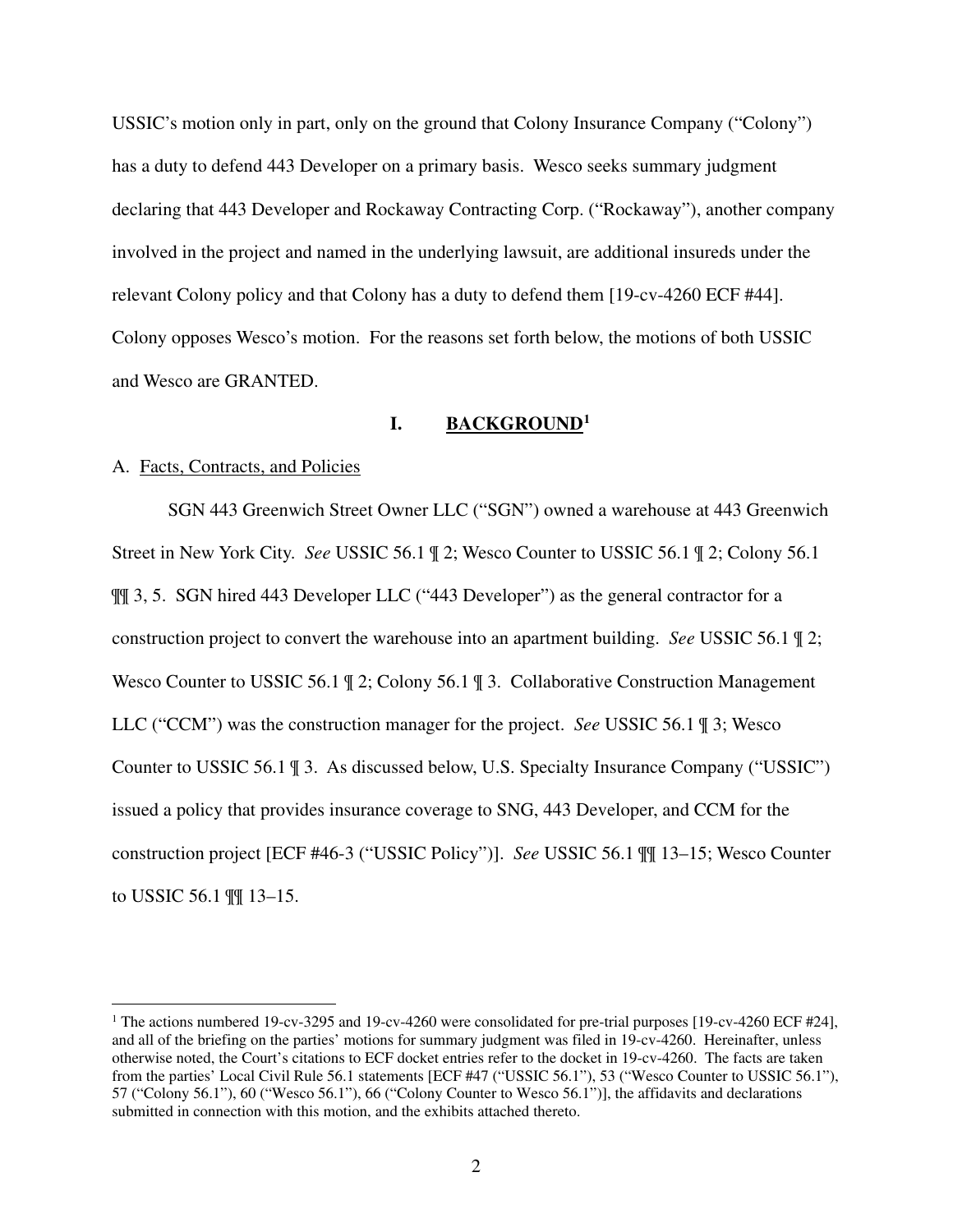443 Developer hired Rockaway Contracting Corp. ("Rockaway"), as a subcontractor, to perform drywall and carpentry work [ECF #46-7 ("443 Developer-Rockaway Subcontract")]. *See* USSIC 56.1 ¶ 1; Wesco Counter to USSIC 56.1 ¶ 1; Colony 56.1 ¶ 3. Rockaway hired JPB Fabrications Inc. ("JPB") to perform certain work Rockaway had agreed to perform [ECF #44-2 at 55–61 ("Rockaway-JPB Subcontract"), 62–65 ("Rockaway-JPB Subcontract Rider")]. *See*  USSIC 56.1 ¶ 7; Wesco Counter to USSIC 56.1 ¶ 7; Colony 56.1 ¶ 4. JPB, in turn, hired PTC Construction Corp. ("PTC") to perform work that it had agreed to perform. *See* USSIC 56.1 ¶ 8; Wesco Counter to USSIC 56.1 ¶ 8; Colony 56.1 ¶ 6.

PTC employed Carlos Alberto Gomez-Gomez ("Gomez-Gomez"). *See* USSIC 56.1 ¶ 11; Wesco Counter to USSIC 56.1  $\parallel$  11; Colony 56.1  $\parallel$  7. He alleges that he was injured while working on the construction project. *See* USSIC 56.1 ¶ 10; Wesco Counter to USSIC 56.1 ¶ 10; Colony 56.1 ¶ 7. Gomez-Gomez brought an action against SNG, 443 Developer, CCM, Rockaway, and JPB, among others, in New York State Supreme Court, Queens County, Index No. 713583/2016 ("Gomez-Gomez Action"). *See* USSIC 56.1 ¶ 9; Wesco Counter to USSIC 56.1 ¶ 9; Colony 56.1 ¶ 7.

The 443 Developer-Rockaway Subcontract required Rockaway, and subcontractors "of every tier," to obtain insurance naming SNG, 443 Developer, and CCM as additional insureds. *See* 443 Developer-Rockaway Subcontract, Art. 8 & Exh. D; USSIC 56.1 ¶¶ 4–6; Wesco Counter to USSIC 56.1 ¶¶ 4–6. The subcontract contains an indemnification provision in which Rockaway agreed to defend, indemnify, and hold harmless SNG, 443 Developer, and CCM from claims relating to Rockaway's subcontractors of any level. USSIC 56.1 ¶ 6; Wesco Counter to USSIC 56.1 ¶ 6. It specifies that Rockaway's insurance would be "primary insurance to the additional insured parties." USSIC 56.1 ¶ 5; Wesco Counter to USSIC 56.1 ¶ 5. The USSIC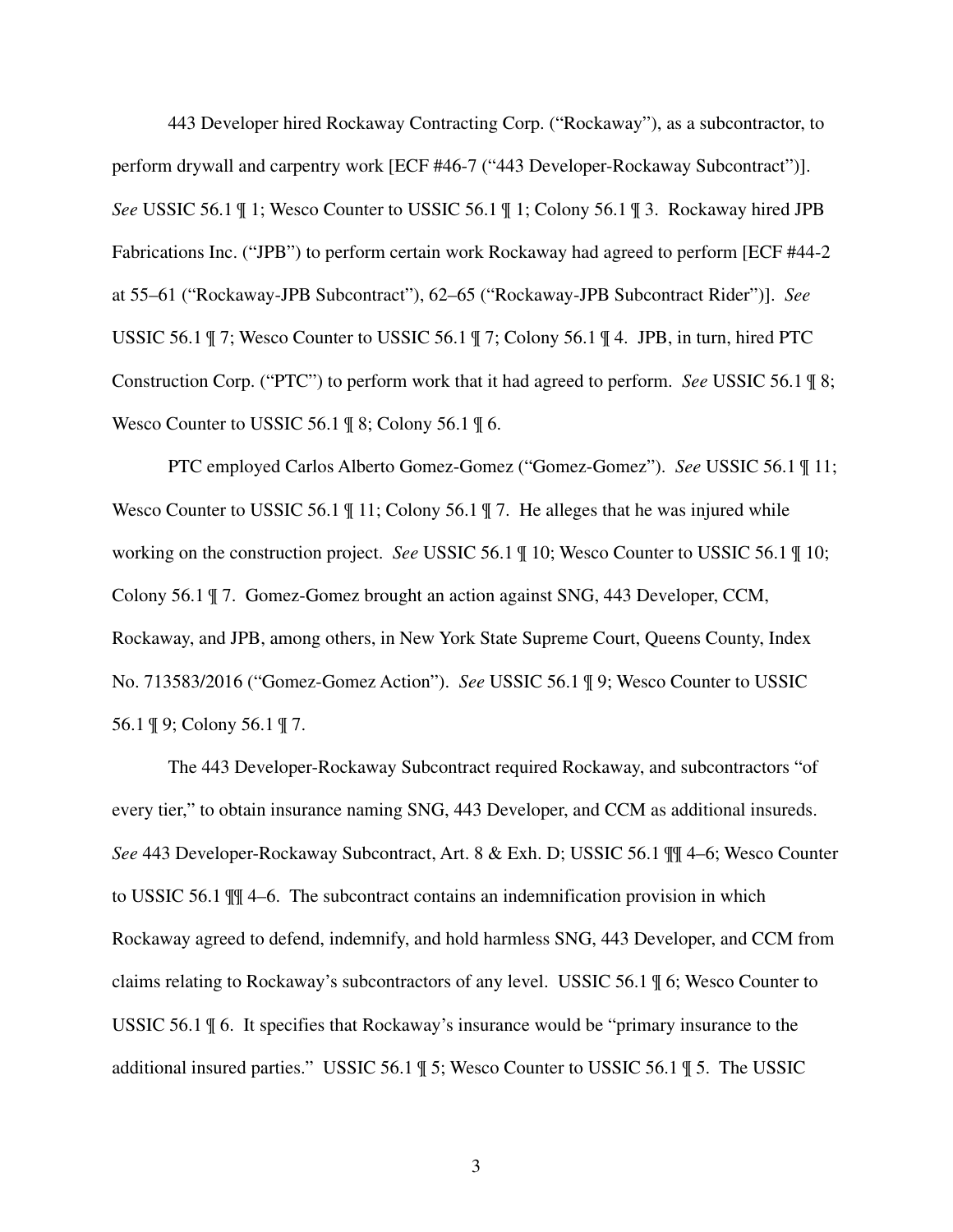Policy that provides coverage to SNG, 443 Developer, and CCM also specifies that it is excess to other insurance. USSIC 56.1 ¶ 16; Wesco Counter to USSIC 56.1 ¶ 16.

Wesco Insurance Company ("Wesco") issued a policy to Rockaway [ECF #46-6 ("Wesco Policy")]. *See* USSIC 56.1 ¶ 17; Wesco Counter to USSIC 56.1 ¶ 17. The policy contains several endorsements that provide additional insured coverage to SNG, 443 Developer, and CCM as required by the 443 Developer-Rockaway Subcontract. *See* USSIC 56.1 ¶¶ 17–22; Wesco Counter to USSIC  $\llbracket \text{H} \rrbracket$  17–22. The Wesco Policy specifies that the additional insured coverage "applies on a primary basis" if the underlying contract so requires. *See* USSIC 56.1 ¶ 20; Wesco Counter to USSIC ¶ 20. It also specifies that if other primary insurance is available to Rockaway, the Wesco Policy is excess. *See* Wesco 56.1 ¶ 17; Colony Counter to Wesco 56.1 ¶ 17. The Wesco Policy further specifies that, with respect to the additional insureds, where other primary insurance is available, Wesco will contribute on an equal-shares basis. *See* Wesco 56.1 ¶ 17; Colony Counter to Wesco 56.1 ¶ 17.

Colony Insurance Company ("Colony") issued a policy to JPB [ECF #44-8, 44-9, 44-10 ("Colony Policy")]. *See* Colony 56.1 ¶ 1; Wesco 56.1 ¶ 19. Although Colony disputes this, as the Court explains below, the Rockaway-JPB subcontract requires JPB to include Rockaway and 443 Developer as additional insureds. *See* Colony 56.1 ¶ 5; Wesco 56.1 ¶ 9; Rockaway-JPB Subcontract Rider ¶ 1(c); Rockaway-JPB Subcontract at 1; Rockaway-JPB Subcontract Rider at 1. The Colony Policy specifies that the insurance for additional insureds "required by written contract" is "primary." Wesco 56.1 ¶ 22; Colony Counter to Wesco 56.1 ¶ 22.

The Colony Policy contains an endorsement entitled "No Coverage Applies If Contractor Conditions Not Met" [ECF #44-10 at 2–3 ("Contractor Conditions Endorsement")]. The endorsement states that, "[a]s a condition precedent to any rights the insured may have under this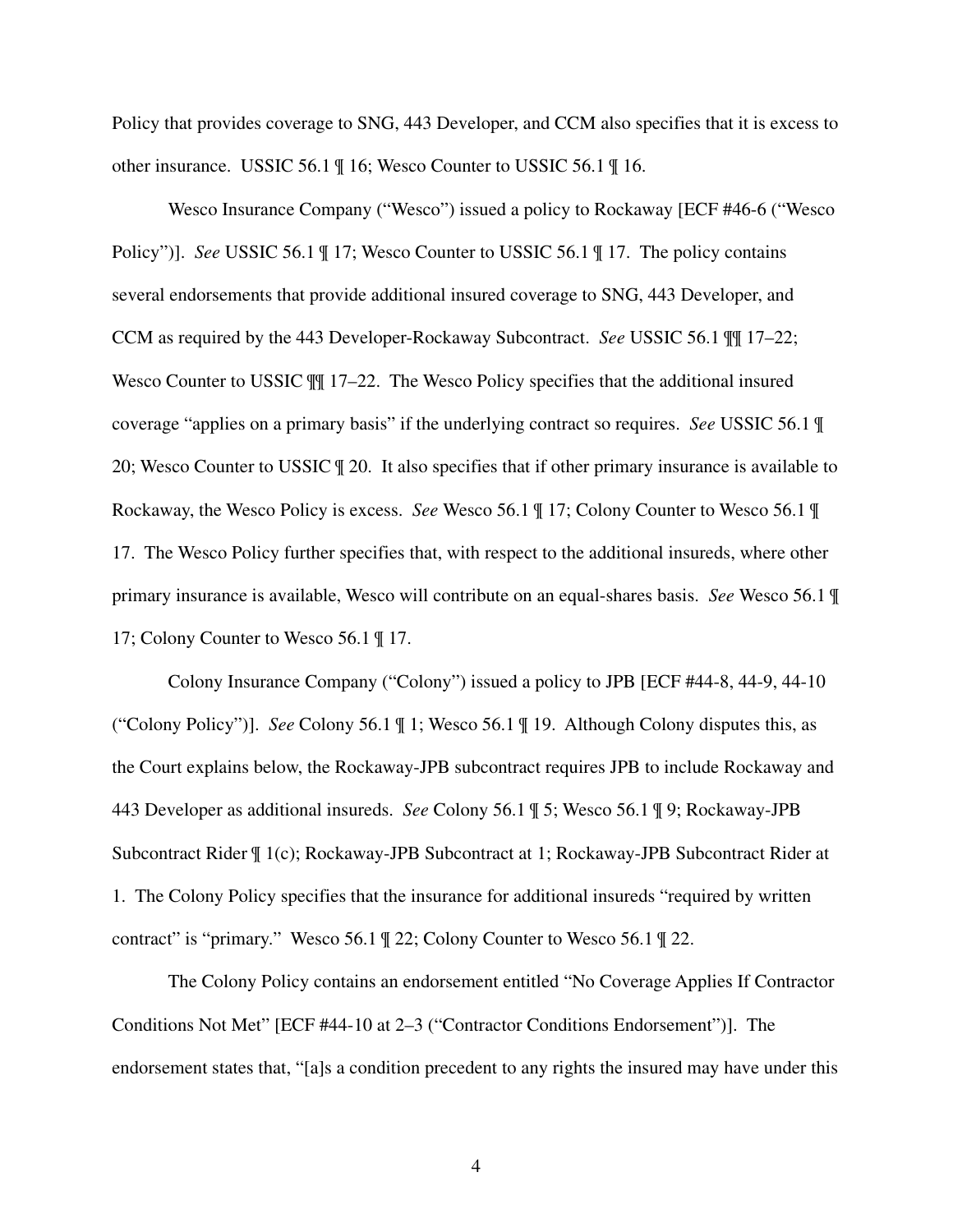Policy, the insured must comply with all of the conditions enumerated" in the endorsement. Contractor Conditions Endorsement at 1. It explains that, "[i]f the insured fails to comply," Colony "will have no obligation to either defend or indemnify the insured for any claims or legal actions brought against any insured." *Id*. The endorsement then specifies that "[t]he insured hereby warrants and agrees that any 'contractor'" has "maintained 'adequate insurance.'" *Id*. It defines contractor as a contractor, subcontractor, "or any other person or entity hired to perform work for the insured or on the insured's behalf." *Id.* at 2.

#### B. Procedural History

Wesco initiated an action against Colony in New York State Supreme Court, and Colony removed the case to this Court [19-cv-3295 ECF #2; *accord* 19-cv-4260 ECF #44-15]. In that case, Wesco asserted a claim for a declaratory judgment that Colony must defend and indemnify Rockaway, on a primary and non-contributory basis, and reimburse Wesco for defense costs in the Gomez-Gomez action. USSIC later initiated, in this Court, an action against Wesco, seeking a declaratory judgment that Wesco must defend and indemnify SGN, 443 Developer, and CCM on a primary and non-contributory basis [19-cv-4260 ECF #1]. Wesco then filed a third-party complaint against Colony, seeking a judgment declaring that, to the extent that Wesco must defend and indemnify 443 Developer, and is therefore liable to USSIC for defense costs, Colony is likewise required to provide coverage and pay costs [ECF #17]. The Court consolidated these actions for pretrial purposes [ECF #24].

USSIC moves for summary judgment against Wesco [ECF #45, 46, 47 ("USSIC 56.1"), 48 ("USSIC Mem."), 68, 69, 70]. Wesco opposes USSIC's motion in part [ECF #52 ("Wesco Partial Opp."), 53 ("Wesco Counter to USSIC 56.1")]. Wesco moves for summary judgment against Colony [ECF #44, 44-4 ("Wesco Mem."), 60 ("Wesco 56.1"), 67, 67-3]. Colony opposes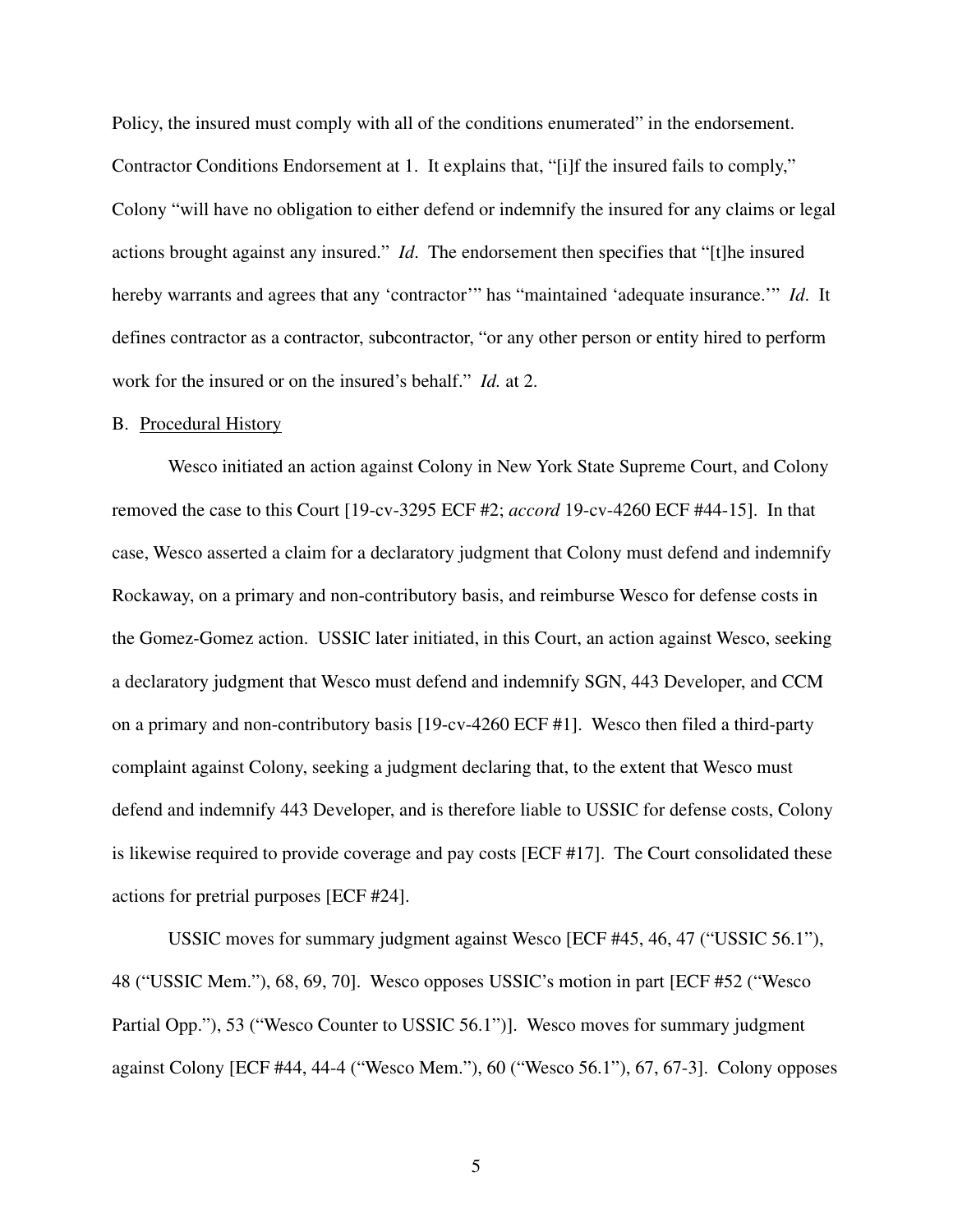Wesco's motion [ECF #54, 55, 56 ("Colony Opp."), 57 ("Colony 56.1"), 65, 66 ("Colony Counter to Wesco 56.1")].

## **II. LEGAL STANDARDS**

Summary judgment is appropriate where the moving party demonstrates that there are no genuine issues as to any material fact and that the moving party is entitled to judgment as a matter of law. Fed. R. Civ. P. 56; *Anderson v. Liberty Lobby, Inc*., 477 U.S. 242, 247–48 (1986). "[T]he mere existence of some alleged factual dispute between the parties will not defeat an otherwise properly supported motion for summary judgment." *Anderson*, 477 U.S. at 247–48. In a diversity case, a federal court applies state substantive law, and the parties agree that New York law applies here. *See Burt Rigid Box, Inc. v. Travelers Prop. Cas. Corp.*, 302 F.3d 83, 91 (2d Cir. 2002).

#### **III. DISCUSSION**

#### A. Wesco Must Defend and Indemnify SGN, 443 Developer, and CCM.

USSIC argues that (1) SGN, 443 Developer, and CCM are additional insureds under the Wesco Policy, (2) Wesco has a duty defend and indemnify them in the Gomez-Gomez action, and (3) Wesco's duty is primary to and non-contributory with USSIC's duty. Wesco does not disagree. *See* Wesco Partial Opp. at 1–2,12. Wesco opposes in part USSIC's motion for summary judgment only on the ground that USSIC overlooks that Colony also has a duty to defend and indemnify 443 Developer and, as such, to share in Wesco's liability to USSIC for defense costs. *See id.*

Wesco stresses that a court must consider all of the relevant policies at issue to determine priority of coverage and determine which insurer is required to pay defense costs. *See BP Air Conditioning Corp. v. One Beacon Ins. Grp.*, 8 N.Y.3d 708, 716 (2007); *see also* B. Ostrager &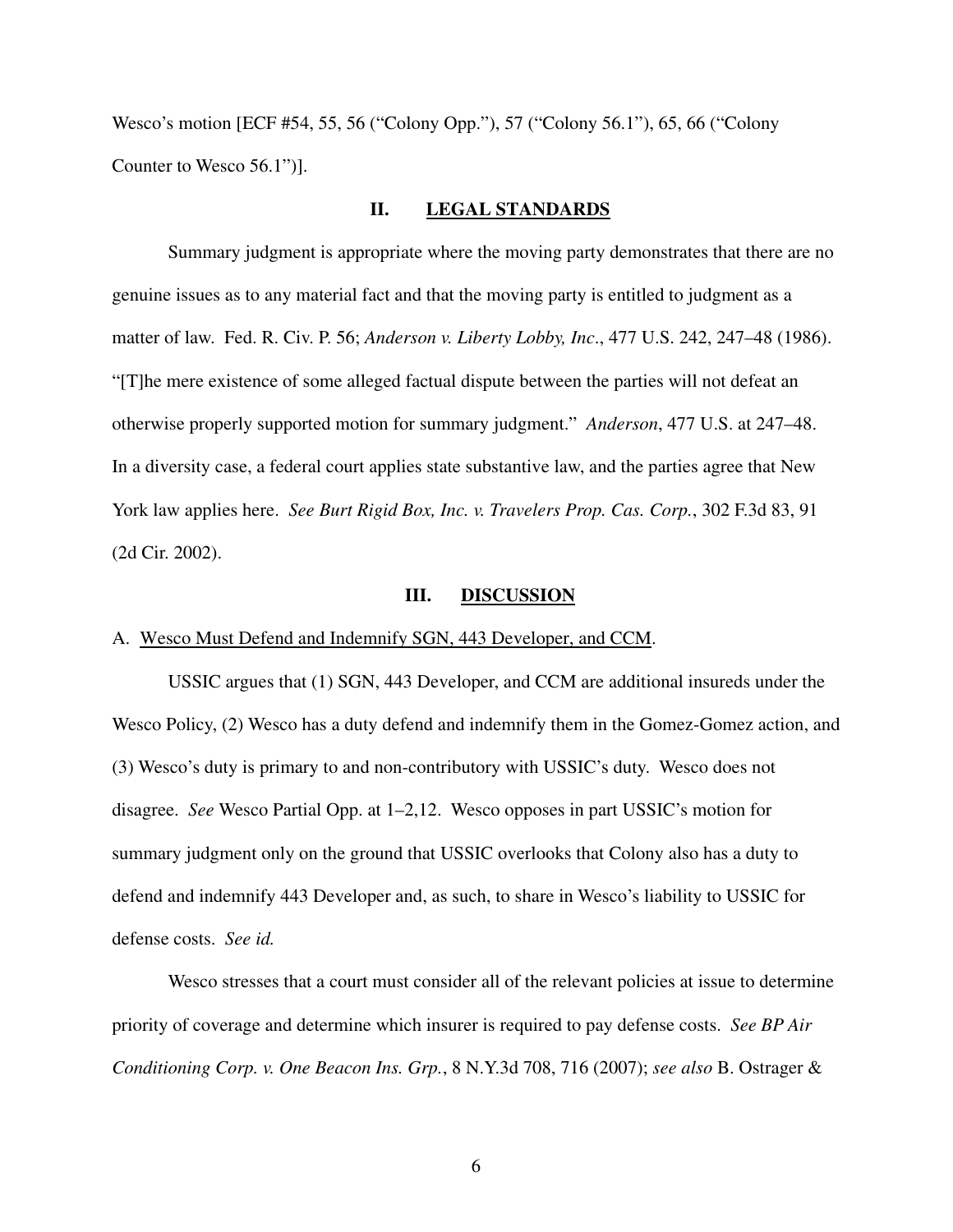T. Newman, HANDBOOK ON INSURANCE COVERAGE DISPUTES § 6.02 (20th ed. 2019). As the Court explains below, Colony shares the duty to defend and indemnify 443 Developer on a coprimary basis with Wesco. However, nothing in Wesco's brief in partial opposition to USSIC's motion changes that (1) SGN, 443 Developer, and CCM are additional insureds under the Wesco Policy, (2) Wesco has a duty defend and indemnify them in the Gomez-Gomez action, and (3) Wesco's duty is primary to and non-contributory with USSIC's duty.

Wesco also asserts that USSIC misstates the date on which USSIC tendered the defense and indemnification of SGN, 443 Developer, and CCM in the Gomez-Gomez action to Wesco. Wesco argues that date of tender sets the "start date" for Wesco's liability for USSIC's defense costs. *See Dynatec Contracting, Inc. v. Burlington Ins. Co.*, 2020 WL 3272817, at \*1 (1st Dep't June 18, 2020). However, generally, the "duty to defend is triggered by a 'suit, against an insured," and "not . . . [the] initial tender of the defense." *HRH Const. Interiors, Inc. v. Royal Surplus Lines Ins. Co.*, 16 A.D.3d 115, 117, 791 N.Y.S.2d 7 (1st Dep't 2005). Of course, proper notice of a claim is required to trigger an insurer's duty to defend. *Holmes v. Morgan Guar. & Tr. Co. of New York*, 223 A.D.2d 441, 442, 636 N.Y.S.2d 778 (1996). Here, the record establishes that Wesco had notice of the alleged accident and the Gomez-Gomez action [ECF #68-1]. *See generally* Ostrager & Newman §§ 4.06, 5.01(b), (c). Accordingly, the appropriate remedy for Wesco's breach of its duty to defend is to reimburse its share of "any and all legal costs incurred in defending" the Gomez-Gomez action. *Urb. Res. Inst., Inc. v. Nationwide Mut. Ins. Co.*, 191 A.D.2d 261, 262, 594 N.Y.S.2d 261 (1st Dep't 1993).

Wesco has not raised any question of material fact bearing on Wesco's liability to USSIC. The Court, therefore, grants USSIC's motion for summary judgment. However, because the Court reviews "all of the relevant policies at issue" when determining the priority of coverage,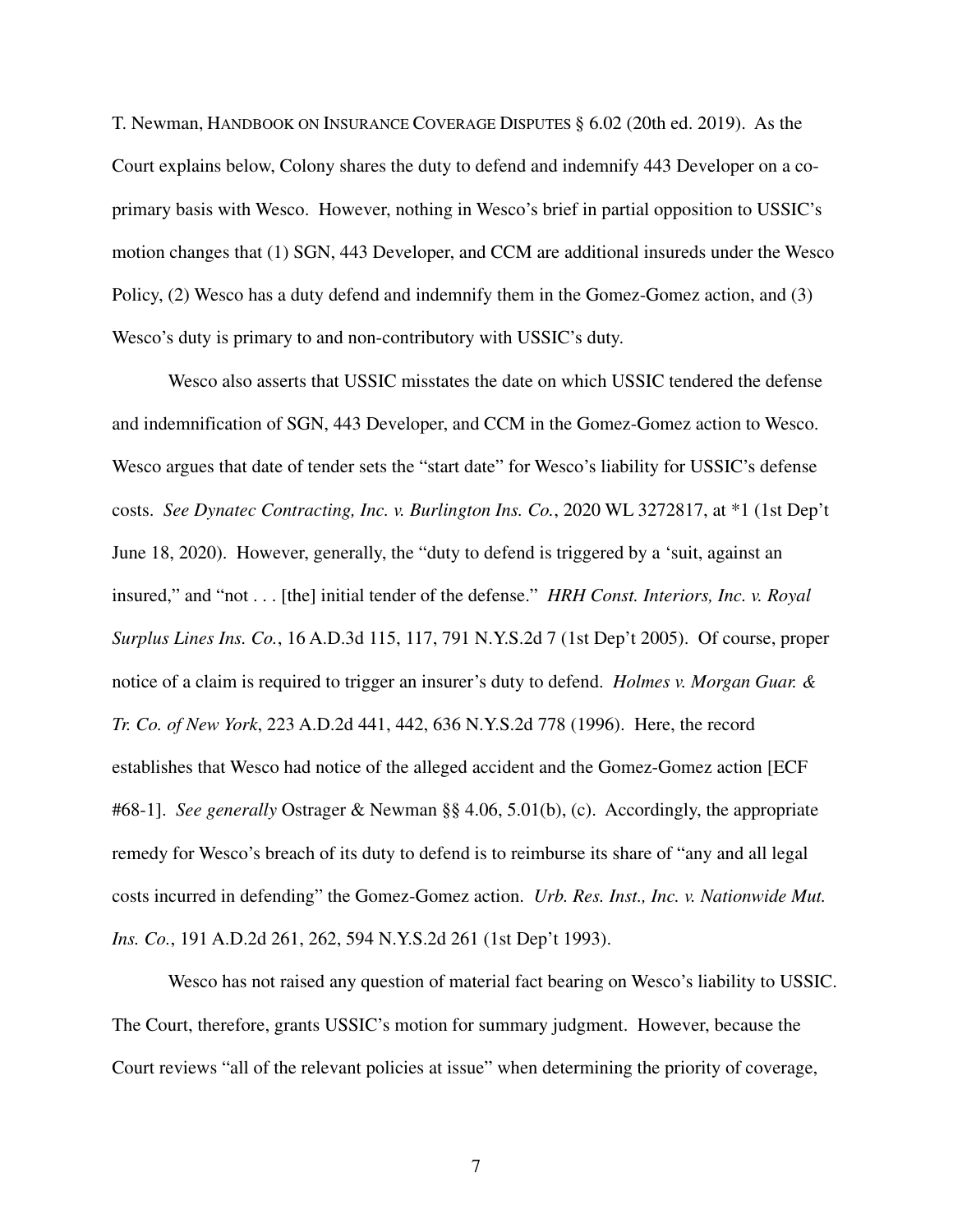the Court declines to rule that Wesco, alone, is required to reimburse USSIC for all defense costs with respect to 443 Developer. *BP Air Conditioning*, 8 N.Y.3d at 716. Rather, as the Court explains below, Colony must share the costs. *See Cont'l Cas. Co. v. Rapid-Am. Corp.*, 80 N.Y.2d 640, 655, 609 N.E.2d 506 (1993) ("When more than one policy is triggered by a claim, pro rata sharing of defense costs may be ordered.").

## B. Colony Must Defend and Indemnify Rockaway and 443 Developer.

Wesco moves for summary judgment on its claims, asserted in its original and third-party complaints against Colony, that (1) Rockaway and 443 Developer are additional insureds under the Colony Policy, (2) Colony has the primary and non-contributory duty to defend Rockaway, and (3) Colony's duty to 443 Developer is co-primary with Wesco's and, therefore, Colony must share equally in the defense costs for 443 Developer owed to USSIC. Colony disputes that Rockaway and 443 Developer are additional insureds and argues that, even if they are additional insureds, Colony was entitled to deny coverage based on breaches of conditions precedent. However, Colony does not dispute that any duty to Rockaway is primary and non-contributory and any duty to 443 Developer is co-primary with Wesco, such that it must contribute to defense costs on an equal-shares basis.

There is no dispute that the Colony Policy extends coverage to additional insureds "as required by written contract." Wesco 56.1 ¶ 22; Colony Counter to Wesco 56.1 ¶ 22. Colony, however, argues that Wesco has not established that Rockaway and 443 Developer are additional insureds under the Colony Policy because Wesco has not established the admissibility of the Rockaway-JPB subcontract that requires JPB to include them as additional insureds under the Colony Policy. This argument has no merit.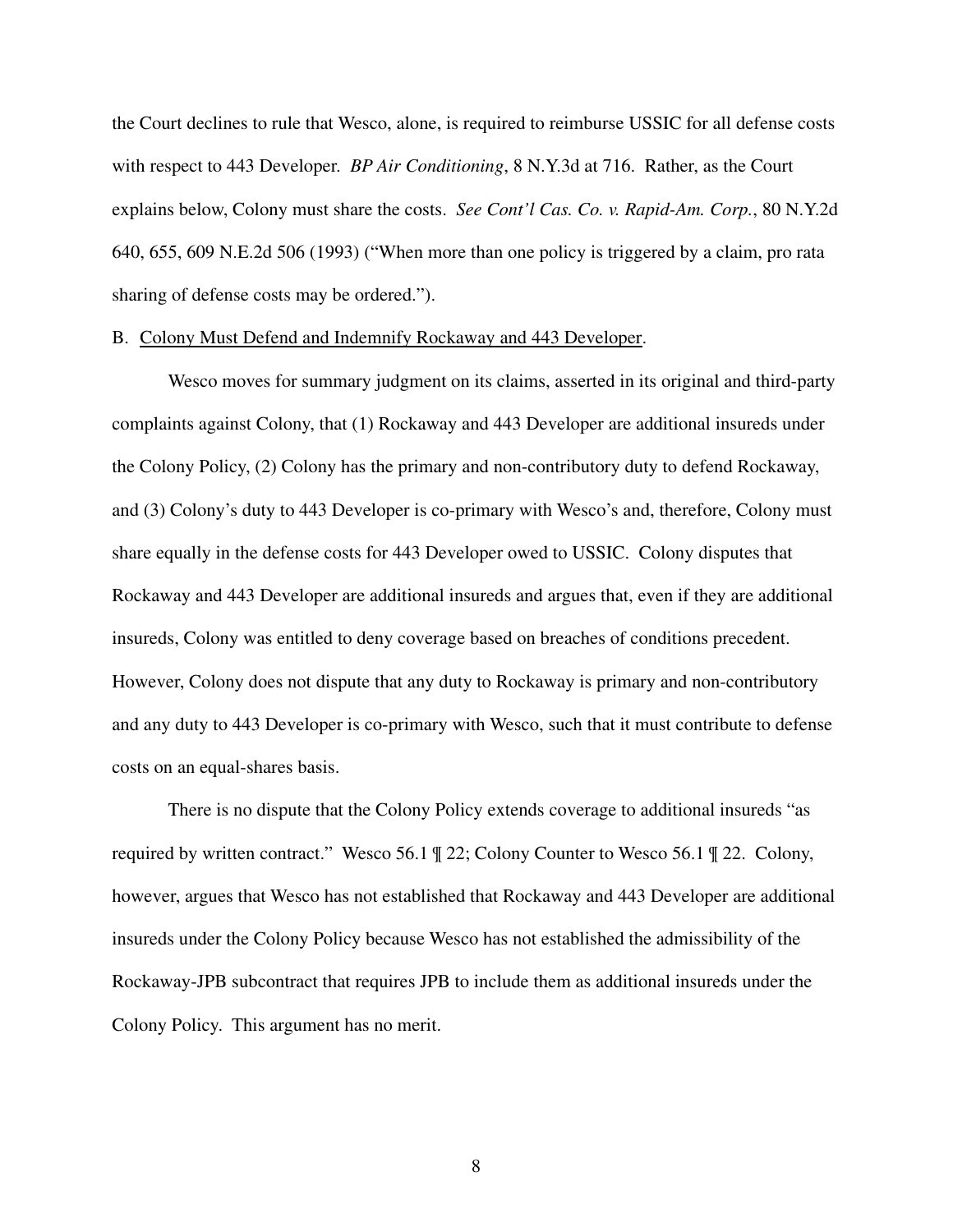On a motion for summary judgment, litigants may, and commonly do, rely on affidavits "made on personal knowledge." *Santos v. Murdock*, 243 F.3d 681, 683 (2d Cir. 2001). Wesco relies on the declaration of Rockaway principal Peter Kalikow, who authenticated the Rockaway-JPB subcontract based on his "personal knowledge" and as a document "maintained in the regular course of Rockaway's business" [ECF #44-2 ("Kaplow Decl.") at 1]. *See Ramade v. C.B. Contracting Corp.*, 127 A.D.3d 596, 597, 8 N.Y.S.3d 284 (1st Dep't 2015). Colony contends that Wesco was also required to submit "evidence that it bears the authentic signature from someone authorized to sign on behalf of JPB." Colony Opp. at 10. Colony cites no authority for this contention. Indeed, Colony concedes that "material relied on at summary judgment need not be admissible in the form presented to the district court, . . . . so long as the evidence in question will be presented in admissible form at trial." *United States v. New York City Dep't of Educ.*, 407 F. Supp. 3d 365, 391 (S.D.N.Y. 2018) (quoting *Smith v. City of New York*, 697 F. App'x 88, 89 (2d Cir. 2017)). Colony offers absolutely no reason to doubt that the Rockaway-JPB subcontract would be admissible at trial. *See Santos*, 243 F.3d at 683.

Colony next argues that the Rockaway-JPB subcontract does not require JPB to include 443 Developer as an additional insured under the Colony Policy. Colony Opp. at 10–11. The subcontract states that "Contractor and Owner shall be named as 'additional insureds.'" Colony 56.1 ¶ 5; Wesco 56.1 ¶ 9; Rockaway-JPB Subcontract Rider ¶ 1(c). There is no dispute that "Contractor," here, means Rockaway. *See* Rockaway-JPB Subcontract at 1; Wesco 56.1 ¶ 9; Colony Opp. at 11. There is also no dispute that SNG, not 443 Developer, owned the site of the construction project. *See* USSIC 56.1 ¶ 2; Wesco Counter to USSIC 56.1 ¶ 2; Colony 56.1 ¶ 5. However, the Rockaway-JPB Subcontract and Rider unambiguously define the term "Owner" to mean 443 Developer in that contract. *See* Rockaway-JPB Subcontract at 1 ("Owner: 443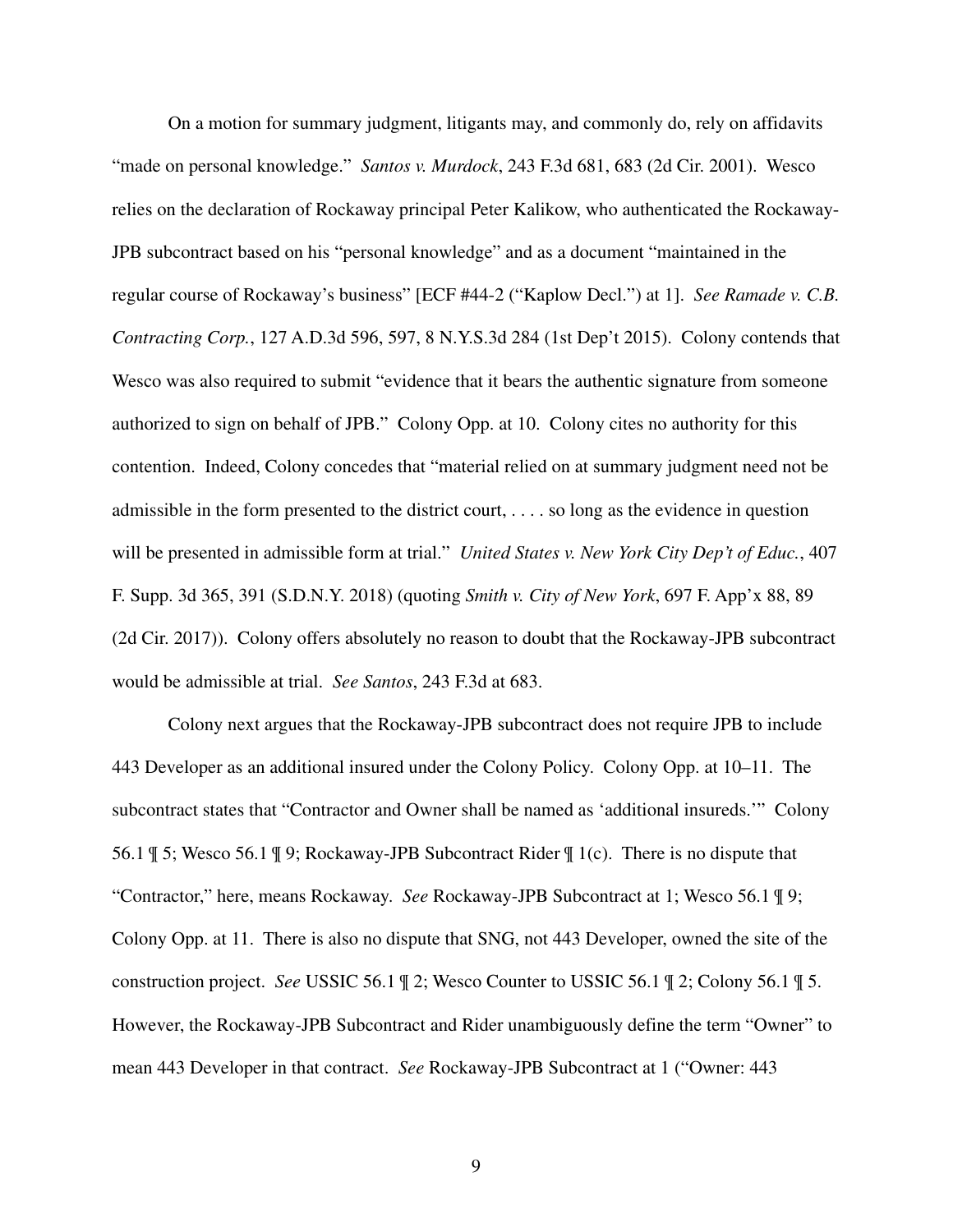Developer LLC"); Rockaway-JPB Subcontract Rider at 1 ("OWNER: 443 Developer LLC"); *Brit. Int'l Ins. Co. v. Seguros La Republica, S.A.*, 342 F.3d 78, 82 (2d Cir. 2003) (explaining that whether a contract term is ambiguous is a question of law for the court). Where a contract is "unambiguous on its face," its meaning "must be gleaned from within the four corners of the instrument," irrespective of any extrinsic facts. *Seguros La Republica*, 342 F.3d at 82. As such, the Court concludes that the Rockaway-JPB subcontract requires JPB to include 443 Developer as an additional insured under its policy with Colony.

Wesco and Colony vigorously dispute whether Colony was entitled to disclaim coverage to Rockaway and 443 Developer based on JPB's breach of a condition precedent under the policy. The Contractor Conditions Endorsement of the Colony policy states that, as "a condition precedent" to coverage, "the insured must comply" with certain enumerated conditions. Contractor Conditions Endorsement at 1. In particular, "the insured . . . warrants and agrees that any 'contractor,'" defined as a contractor or subcontractor "hired to perform work for the insured or on the insured's behalf," has "maintained 'adequate insurance.'" *Id.* at 1, 2. Colony relied on the Contractor Conditions Endorsement to disclaim coverage to any insured. It explained that "JPB has failed to comply" because "PTC did not have 'adequate insurance,'" as defined in the endorsement [ECF #44-3 at 186].

Wesco argues that JPB's breach of the Contractor Conditions Endorsement is not a basis for disclaiming coverage to Rockaway and 443 Developer, which hired subcontractors that did maintain adequate insurance. Wesco stresses that, under New York law, courts must construe conditions narrowly and resolve ambiguities in favor of the insured. *See Vella v. Equitable Life Assur. Soc. of the United States*, 887 F.2d 388, 391 (2d Cir. 1989) (citing *Dilleber v. Home Life Ins. Co.*, 69 N.Y. 256, 264 (1877) ("Conditions and provisos must be strictly construed against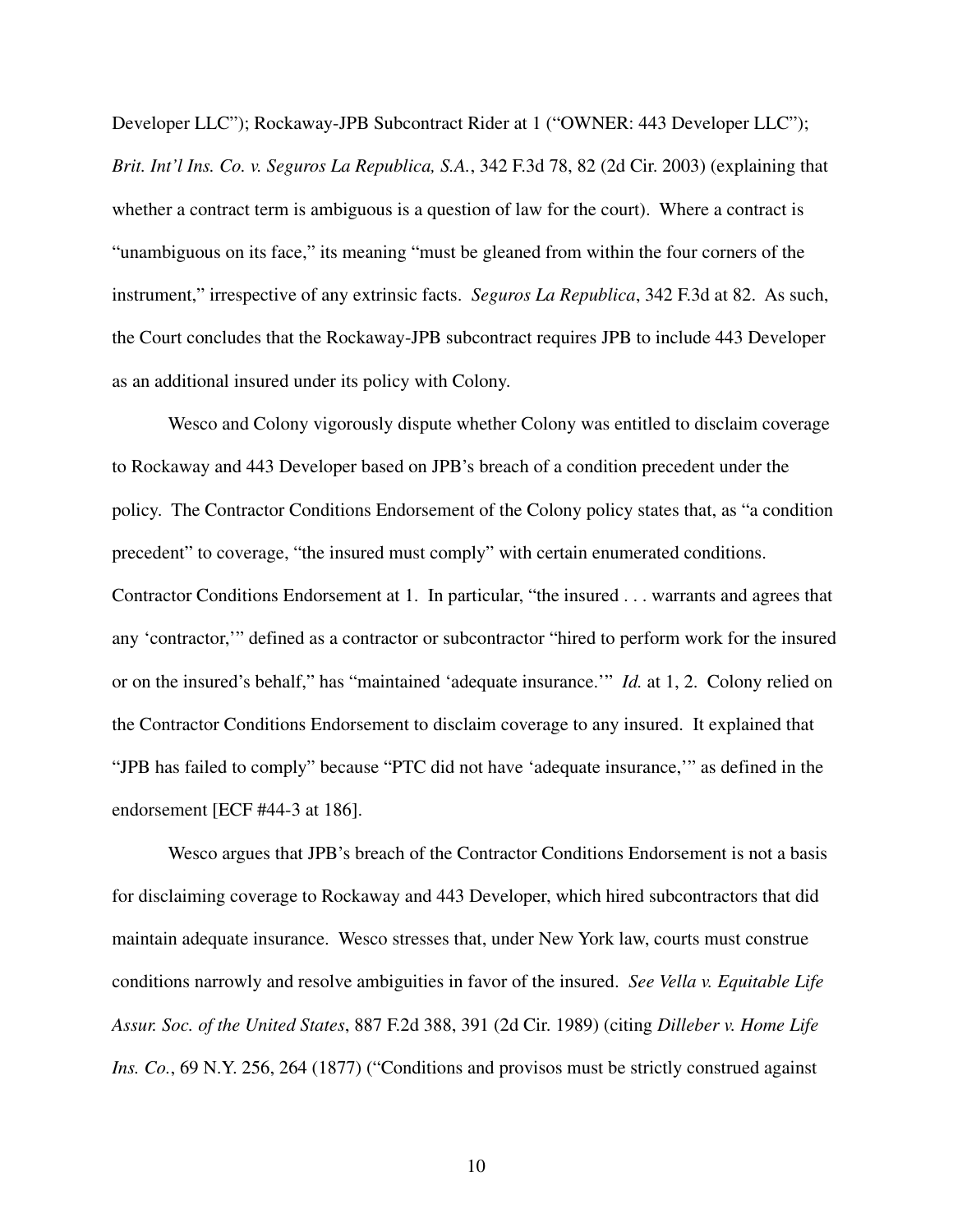the insurers."). Wesco argues that whether a breach by the named insured bars coverage for any insured turns on whether the policy uses the term "the insured," or broader language such as "any insured." *See Endurance American Specialty Ins. Co. v Century Sur. Co.*, 630 Fed. Appx. 6, 8 (2d Cir. 2015); *Allstate Ins. Co. v. Mugavero*, 79 N.Y.2d 153, 164 (1992); *Greaves v. Public Serv. Mut. Ins. Co.*, 5 N.Y.2d 120, 124–25 (1959).

Wesco cites *233 E. 17th Street, LLC v. L.G.B. Dev., Inc.*, 78 A.D.3d 930, 913 N.Y.S.2d 110 (2nd Dep't 2010). In that case, the Appellate Division ruled: "that the primary insured had breached a condition precedent under the policy[,] which voided coverage, was not sufficient for disclaiming coverage as to the [additional insured]." 78 A.D.3d at 931. The court explained that "[e]ach individual additional insured must be treated as if it had a separate policy of its own with the insurer" and "there is no evidence that the [additional insured] breached the particular condition precedent upon which [the insurer] relies" to disclaim coverage. *Id*. (citing *Greaves*, 5 N.Y.2d at 124–25).

The Contractor Conditions Endorsement here states that if "*the* insured fails to comply," then Colony "will have no obligation to either defend or indemnify *the* insured for any claims or legal actions against any insured." Contractor Conditions Endorsement at 1 (emphasis added). In the light of the cases cited above, this language makes clear that a breach by "the" particular insured bars coverage only for that same insured, albeit in the context of an action against any insured. *See 233 E. 17th Street*, 78 A.D.3d at 931. Indeed, Colony's use of the different terms "the insured" and "any insured" shows that Colony knew how to "alter[] the language 'the insured' to language expressing a different intent, such as 'any insured.'" *Endurance American*, 630 F. App'x at 8; *see Nautilus Ins. Co. v. Matthew David Events, Ltd.*, 69 A.D.3d 457, 460, 893 N.Y.S.2d 529, 532 (1st Dep't 2010) (it is "well settled" that courts must give "effect to all the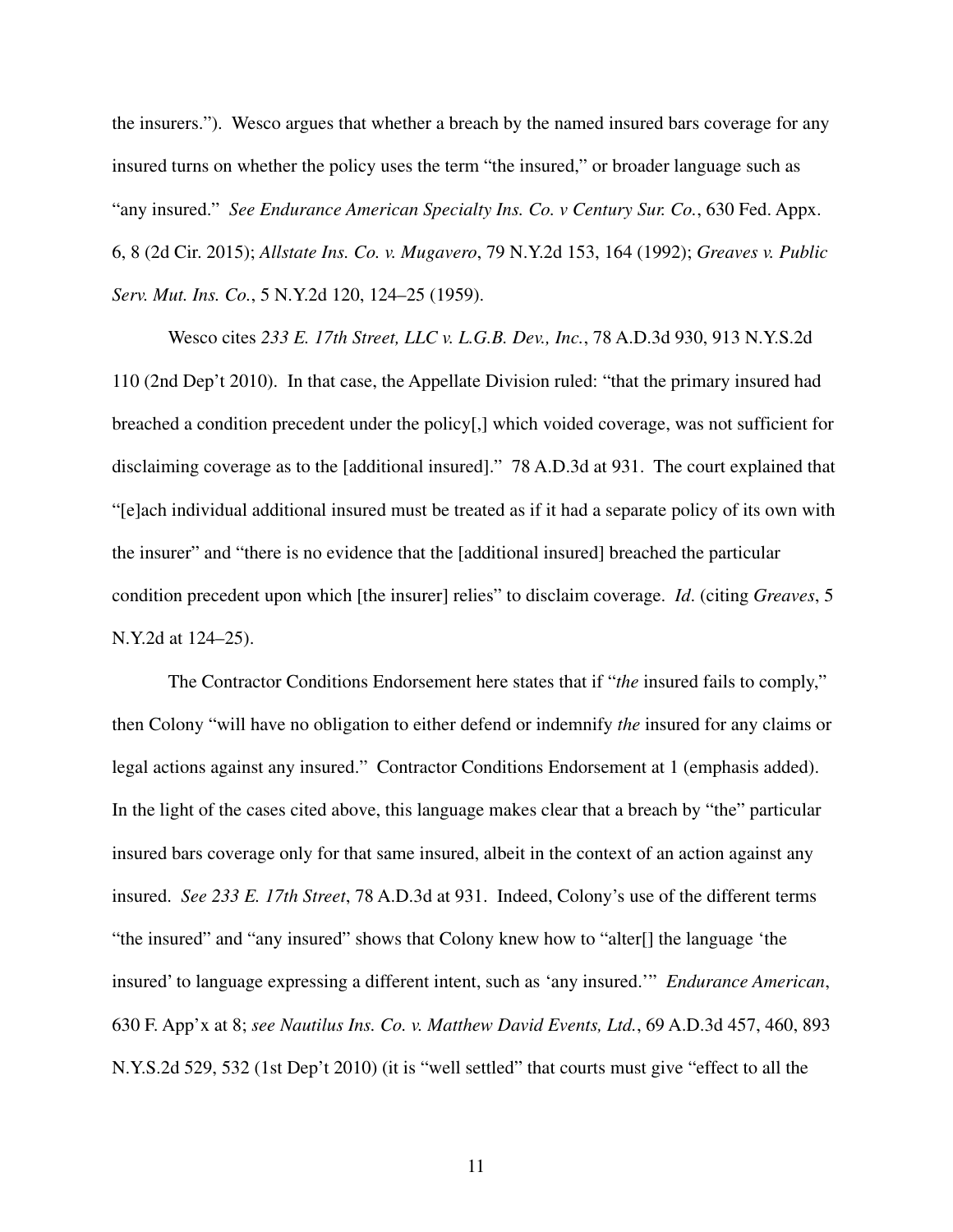terms," rather than ignore distinctions). Moreover, the Colony policy defines a "Contractor" as a contractor or subcontractor "hired to perform work for *the* insured or on *the* insured's behalf." Contractor Conditions Endorsement at 2 (emphasis added). If Colony wished to bar coverage for *all* insureds based on the inadequate insurance of *any* insured's subcontractor, it could have said so. *See Nautilus Ins. Co. v. Barfield Realty Corp.*, 2012 WL 4889280, at \*5 (S.D.N.Y. Oct. 16, 2012) (describing an exclusion involving a "contractor or subcontractor whether hired by or on behalf of *any* insured") (emphasis added).

Colony cites two unreported district court cases concluding that a contractor conditions endorsement barred coverage for all insureds based on the inadequate insurance of the named insured's contractor. *See Mt. Hawley Insurance Co. v. Liberato*, 2010 WL 2653326 (E.D.N.Y. June 25, 2010); *Mt. Hawley Insurance Co. v. National Builders LLC*, 2009 WL 1919611 (S.D.N.Y. June 25, 2009). However, these cases are not controlling. *See Camreta v. Greene*, 563 U.S. 692, 709 n.7 (2011) ("decision of a federal district court judge is not binding precedent"). Rather, in applying New York law, the Court must follow a decision of the New York Court of Appeals, or, where it has not ruled directly on an issue, "carefully . . . predict" what its decision would be. *Travelers Ins. Co. v. 633 Third Assocs.*, 14 F.3d 114, 119 (2d Cir. 1994). In making such a prediction, the Court must give "'proper regard' to relevant rulings of other courts of the State." *Commissioner of Internal Revenue v. Estate of Bosch*, 387 U.S. 456, 465 (1967); *see also Stoner v. New York Life Ins. Co.*, 311 U.S. 464, 467 (1940) (directing a federal court to "follow the decisions of intermediate state courts in the absence of convincing evidence that the highest court of the state would decide differently").

In *233 E. 17th Street*, the Appellate Division relied on guidance from the New York Court of Appeals to decide that the breach of a condition precedent by a named insured was not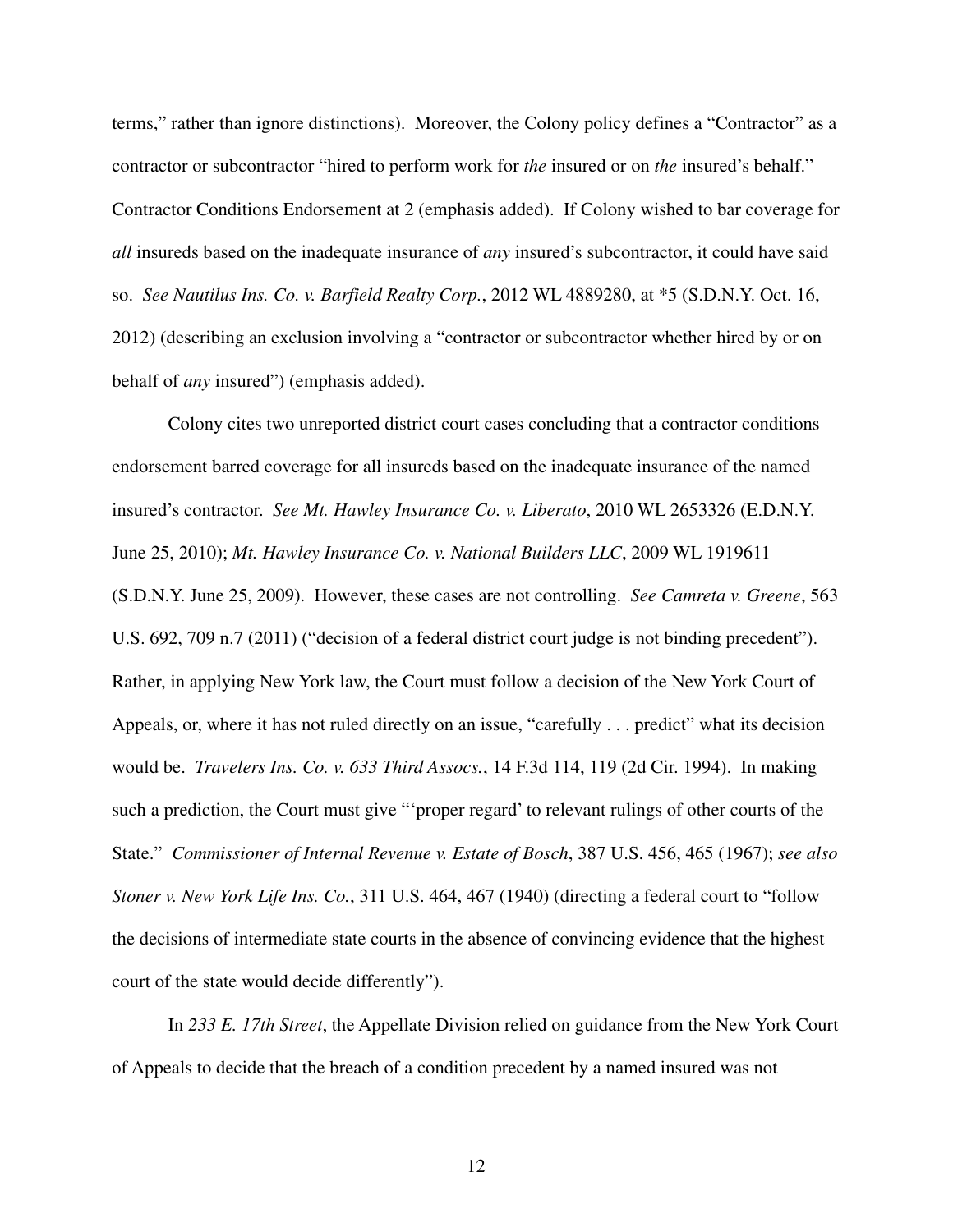sufficient to deny coverage to an additional insured. *233 E. 17th Street*, 78 A.D.3d at 931 (citing *Greaves*, 5 N.Y.2d at 124–25). This Court must give that decision due regard. *Estate of Bosch*, 387 U.S. at 465. To be sure, the Court may also consider the district court cases Colony cites in its effort "to predict how the New York Court of Appeals would resolve the questions at bar." *633 Third Assocs.*, 14 F.3d at 119. However, the Court does not find those cases persuasive in this context. As an initial matter, in each case, the insurer's argument about the breach of the endorsement was either unopposed or conceded. *Liberato*, 2010 WL 2653326, at \*4 n.5 ("Mt. Hawley's argument that the Liberato claim is void based on the Contractors—Conditions of Coverage endorsement is unopposed"); *National Builders*, 2009 WL 1919611, at \*3

("Defendants do not dispute that they failed to comply with . . . the conditions"). Neither case considered the specificity or breadth of the policy language describing the relevant insured (that is, "the" versus "any" insured), which the New York Court of Appeals has instructed courts to do in other contexts. *See Mugavero*, 79 N.Y.2d at 164; *Greaves*, 5 N.Y.2d at 124–25. Moreover, the endorsement at issue in those cases refers to "all subcontractors," 2010 WL 2653326, at \*4, while the Colony policy is specifically defined in terms of a subcontractor hired by "*the* insured," Contractor Conditions Endorsement at 2 (emphasis added). For all of these reasons, the Court concludes that JPB's breach of the Contractor Conditions Endorsement to the Colony Policy was not a basis for Colony to disclaim coverage to Rockaway and 443 Developer.

Colony next argues that Rockaway and 443 Developer, themselves, failed to comply with the Contractor Conditions Endorsement. However, as noted above, Colony disclaimed coverage to all insureds on the sole ground that JPB failed to comply with the adequate insurance condition [ECF #44-3 at 186]. Thus, Colony waived its right to deny coverage to Rockaway and 443 Developer based on other failures to comply with the Contractor Conditions Endorsement.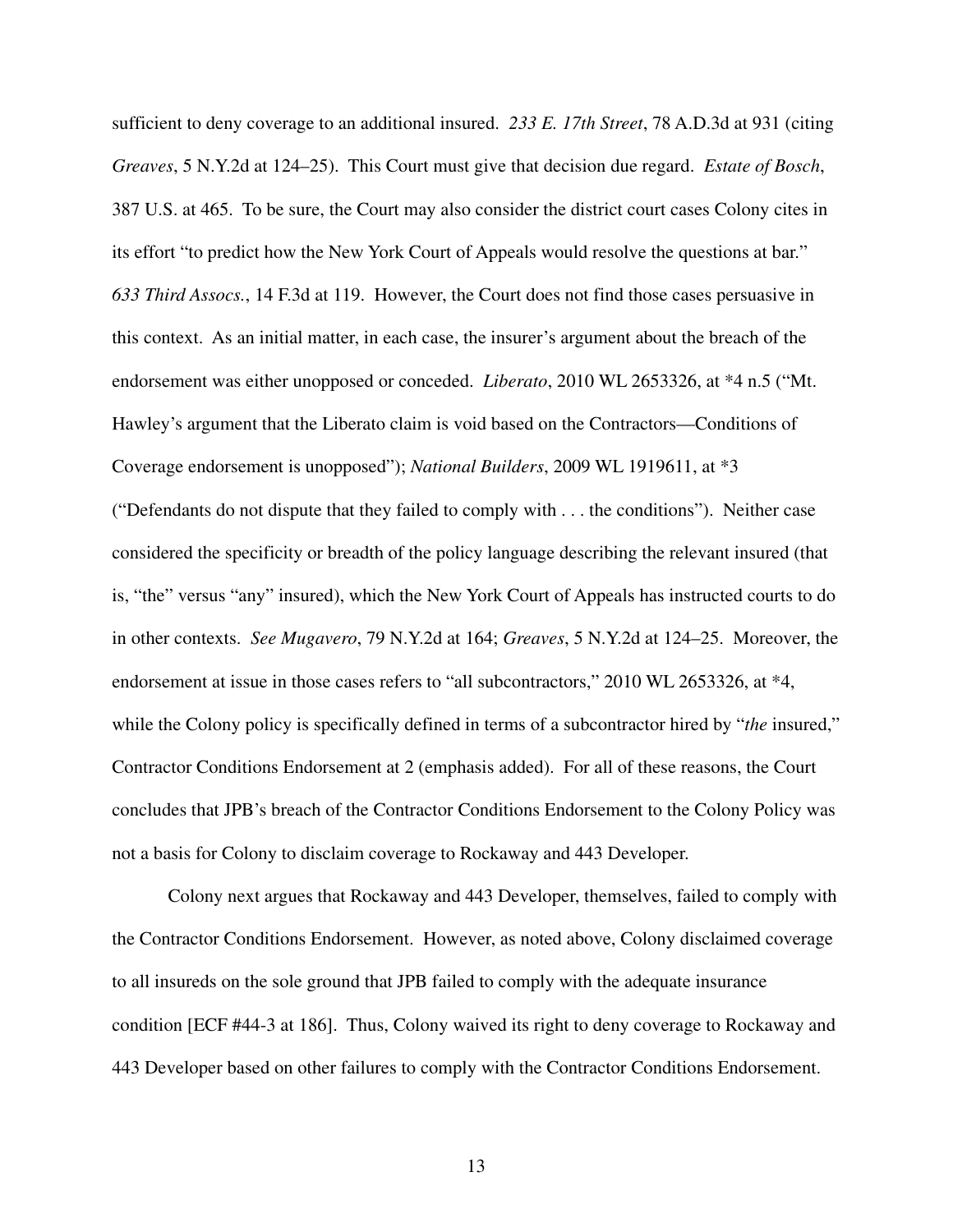*See Burt Rigid Box*, 302 F.3d at 95 ("Courts may find waiver where, for example, an insurance company disclaims coverage for failure to satisfy one condition precedent but neglects to assert other such conditions."); *Albert J. Schiff Assocs., Inc. v. Flack*, 51 N.Y.2d 692, 698, 417 N.E.2d 84 (1980); *General Accident Insurance Group v. Cirucci*, 46 N.Y.2d 862 (1979).

Finally, Colony asserts that it has no duty to defend Rockaway and 443 Developer in the Gomez action. Colony's assertion that it has no duty to defend relies entirely on its arguments that the Contractor Conditions Endorsement precludes coverage. The Court has already rejected these arguments.

It is undisputed that, under the Colony Policy, its duty to additional insureds is "primary." Wesco 56.1 ¶ 22; Colony Counter to Wesco 56.1 ¶ 22. Moreover, in its brief, Colony fails to contest in any way Wesco's priority-of-coverage position—*i.e.*, that, if coverage exists, the Colony Policy is solely primary with respect to Rockaway and co-primary with respect to 443 Developer. Colony has, therefore, waived any such argument. *See Analytical Surveys, Inc. v. Tonga Partners, L.P.*, 684 F.3d 36, 52 (2d Cir. 2012). In any event, unrebutted evidence in the record supports Wesco's priority-of-coverage position.

Accordingly, for the reasons set forth above, the Court holds that (1) Rockaway and 443 Developer are additional insureds under the Colony policy, (2) Colony has a duty to defend Rockaway on a primary and non-contributory basis, and (3) Colony has a duty to defend 443 Developer on a co-primary basis with Wesco and, therefore, must contribute to USSIC's defense costs on an equal-shares basis.